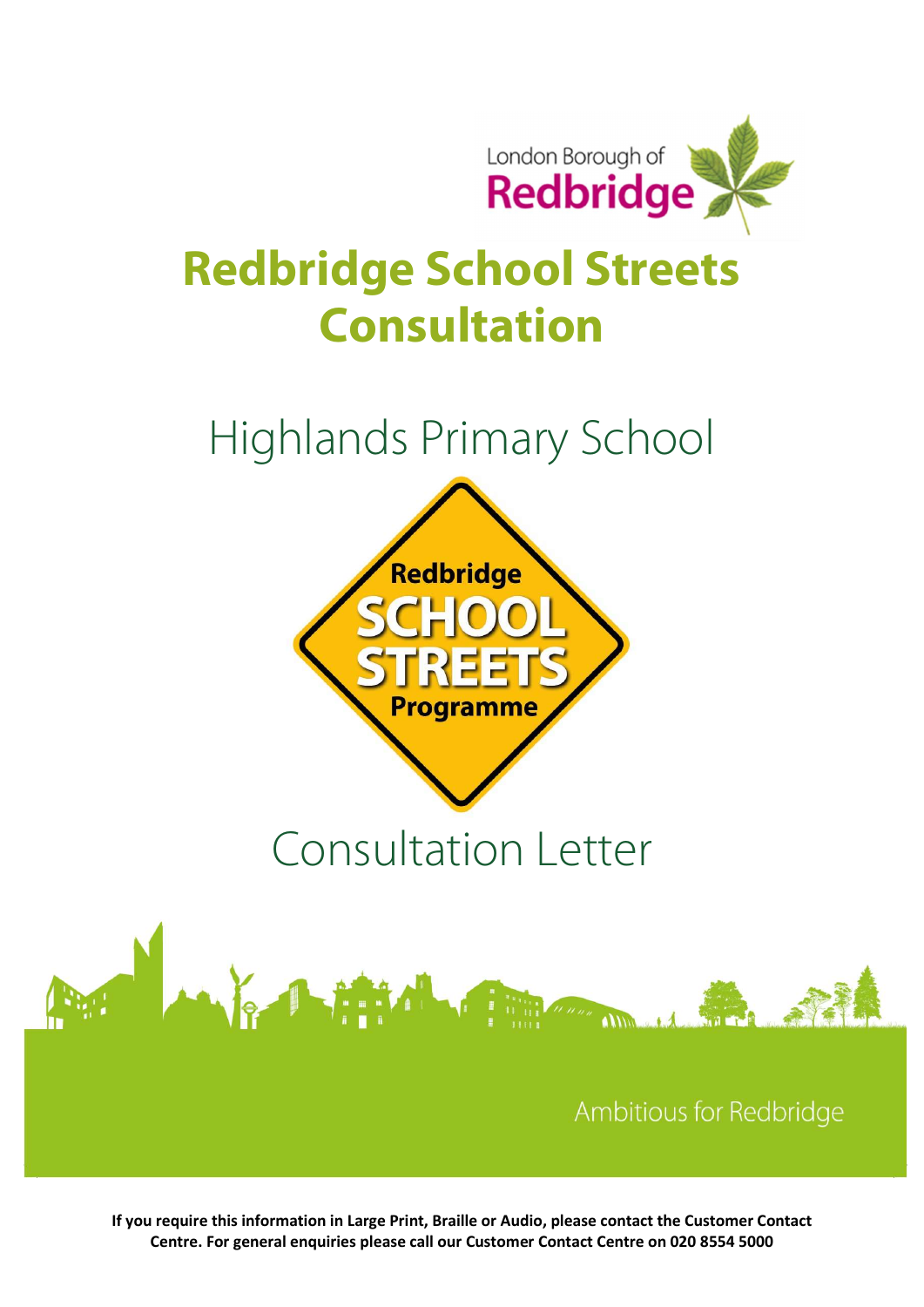#### Dear Resident,

### REDBRIDGE SCHOOL STREETS CONSULTATION HIGHLANDS PRIMARY SCHOOL

Redbridge Council has a School Streets programme which aims to create an active, safe and healthy environment near schools. The Council is now proposing to implement School Streets at Highlands Primary School as part of its plans for a Greener Redbridge and the "Our Streets" programme to create great streets and neighbourhoods. This will protect children from traffic at the school gate, ensure that children breathe cleaner air, and encourage more children, parents and carers to travel actively and walk, scoot and cycle to school. School Streets also help to reduce congestion and pollution on the rounds surrounding schools. We're reaching out to residents living on or near the proposed School Street scheme to provide you with some information and to let you know how you can have your say.

#### WHAT IS A SCHOOL STREET?

A School Street is where non-residential motor vehicles from outside the School Street zone are restricted from entering the designated zone and travelling past school entrances during the schools' start and finish times. School Streets operate during term time only. Traffic signs at the entrance to the School Street zone will inform drivers of the time that the restrictions will operate. Redbridge already has numerous School Street zones in place across the borough that have proved successful at making the school journeys safer and healthier. They are popular with residents, parents, children and schools. Further evidence demonstrating the effectiveness of School Streets can be found at http://schoolstreets.org.uk/resources/.

#### WHY IS THIS SCHEME BEING PROPOSED?

School Streets aim to:

- Improve air quality near schools which has positive health benefits for children. Exposure to poor air quality is now acknowledged as being a cause of death in children.
- Reduce congestion and the risk of accidents to make streets safer
- Reduce traffic on the road and improve traffic flows at school drop off and pick-up times
- Make it safer for school children to cross the road with fewer cars parked or waiting and obstructing visibility
- **•** Create a healthier street environment
- Make it easier for local residents who drive to enter and exit their street
- Encourage families to walk, scoot and cycle to school. In 2019/20, one in four children in Redbridge were finishing primary school obese.

We always carry out evaluation and monitoring of the School Street schemes and impacts to assess if any changes are needed to improve the operation of the zone.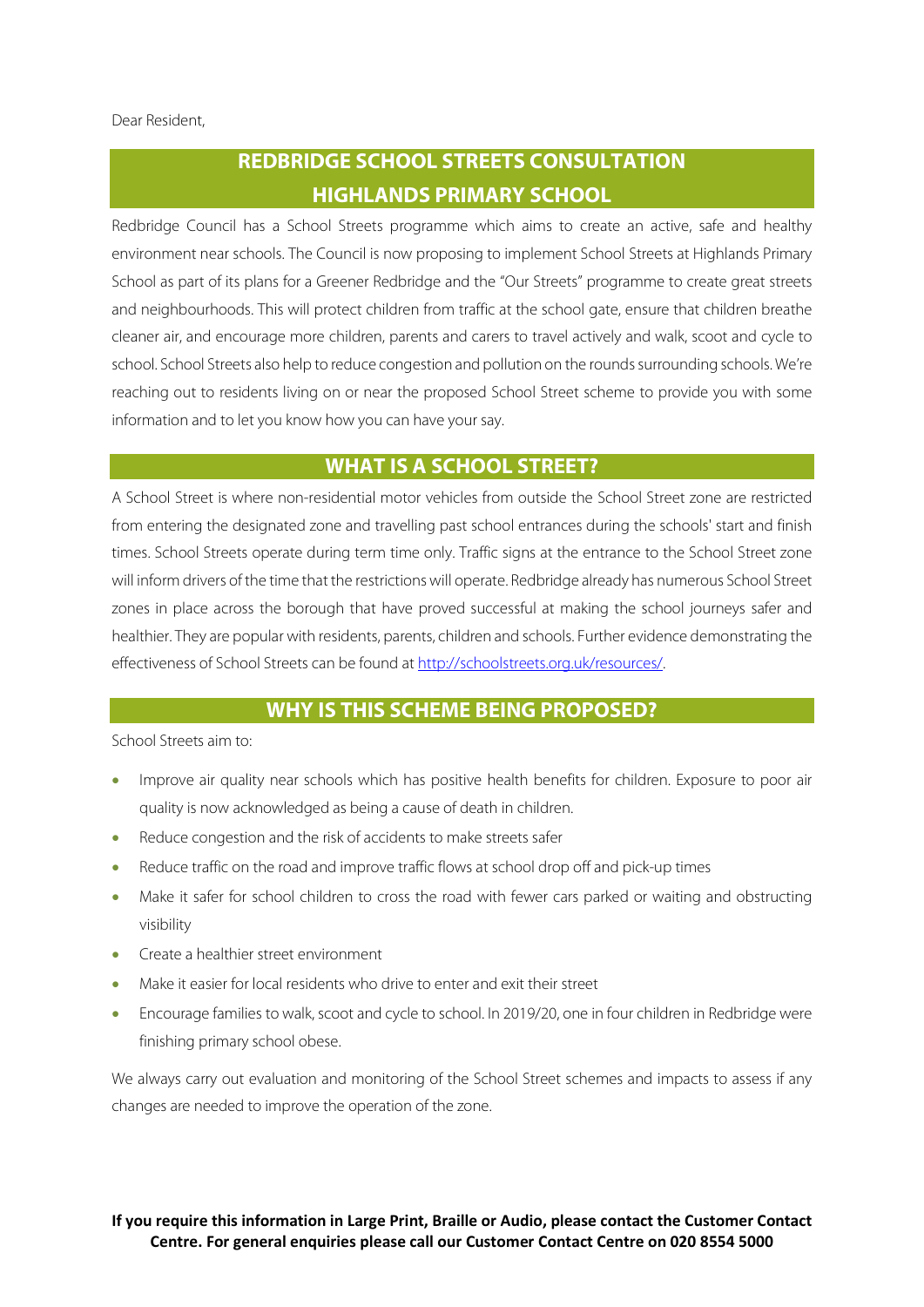THE PROPOSAL

It is proposed that during term time only, non-residential vehicular traffic - cars, vans and lorries, which do not belong to residents living in the school street zone or businesses located in the zone will be restricted from driving along certain roads in the vicinity of the school at school start and finish times.

#### Residents and businesses with vehicles registered to an address within the restriction area will be able to apply for a free exemption from the restriction by notifying the Council of their vehicle details.

The roads that are proposed for inclusion in the School Streets scheme are:

- Lennox Gardens
- Highlands Gardens between junctions with Wanstead Park Road and Stanhope Gardens

These roads are shown on the below map and have been chosen as the entrances/exits to the school are located on these, or adjacent roads.

The proposed times of the restriction are between:

- Morning: 08.15 09:15
- Afternoon: 14.30 15:45

These times have been proposed after discussions with the school.

The restriction will be indicated by advanced signage, and signage at the relevant junctions. It will be enforced by traffic enforcement camera. A Penalty Charge Notice (PCN) will be issued to the owner of any vehicle that breaks the restriction.

#### WHAT OTHER SUPPORTING MEASURES ARE THE COUNCIL TAKING?

The Council's Smarter Travel Team will work with the school to further develop their School Travel Plan and to increase the numbers of children walking and cycling to school. Measures considered include:

- Improving footways and pedestrian crossings
- Placing drop kerbs at desirable crossing locations
- Improving cycle routes and cycle facilities
- Setting up a 'walking bus' programme where local children walk together to school, accompanied by a responsible adult.

#### Statutory Consultation

School Streets zones are legally enforceable. The council will implement School Streets by making a Traffic Management Order (TMO) which is the statutory basis for restricting motor vehicles from entering the School Street zone.

Any objections and other representations to the proposed Order must be made in writing stating the grounds on which they are made and sent by email to: schoolstreetsdesign@redbridge.gov.uk or by writing to: School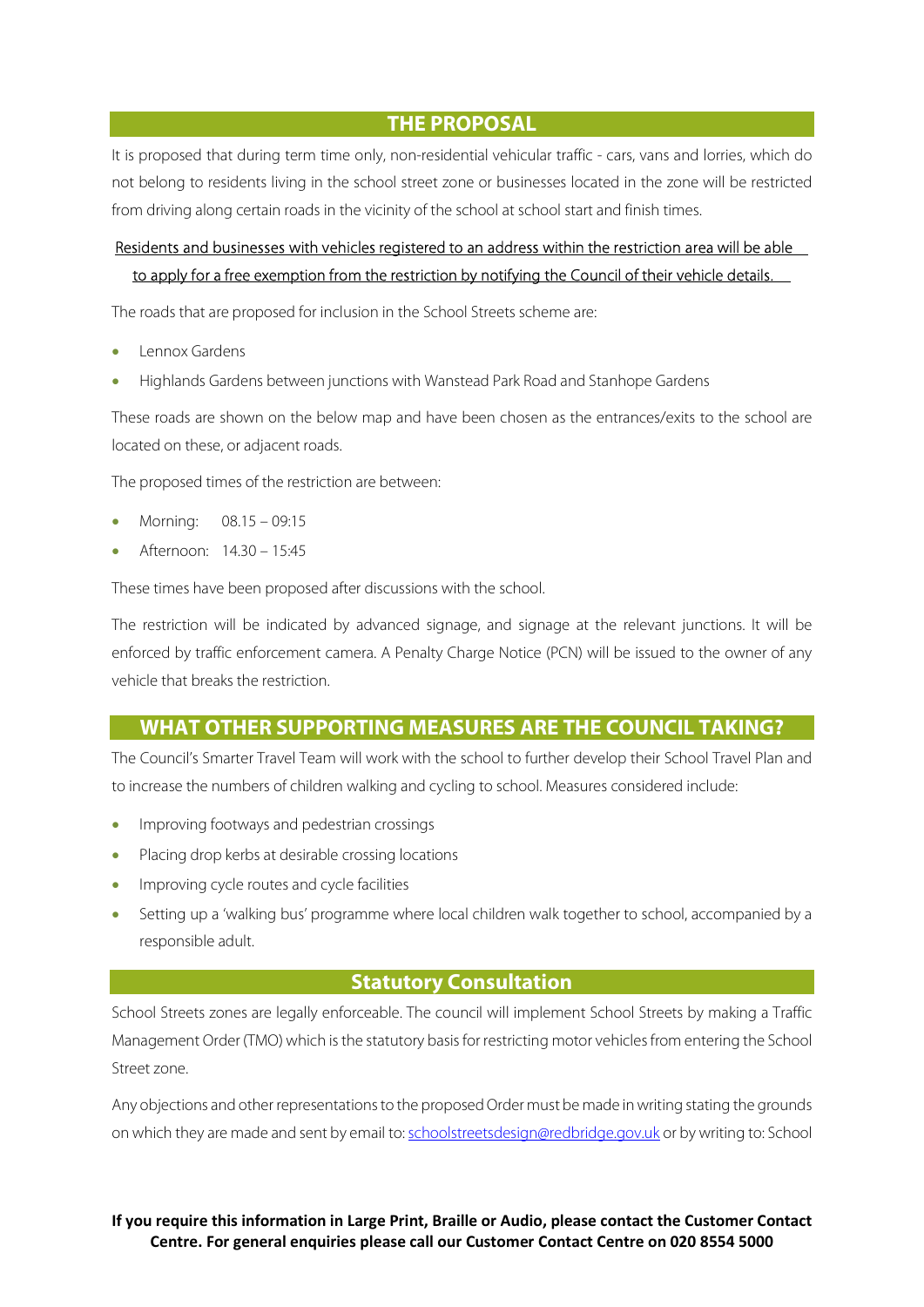Streets Team, 2<sup>nd</sup> Floor (Front), Lynton House, 255-259 High Road, Ilford, IG1 1NY within 21 days from the date of this letter.

#### WHAT ROAD USERS ARE PERMITTED TO ACCESS THE SCHOOL STREET?

Exemptions will be available for the following:

- Residents living within the zone
- Businesses located within the zone
- Emergency Vehicles
- Black Cabs
- Council Refuse Collection Vehicles
- School buses (Passenger Transport buses operated by the Council)
- Carers
- Other exemptions may be granted on a case by case basis

#### WHAT YOU NEED TO DO

We'd like to hear your views on the proposed School Street scheme for Highlands Primary School. You can get involved and have your say, highlight any issues or raise any suggestions by completing the form on our website at: https://www.redbridge.gov.uk/roads-and-pavements/redbridge-school-streets/. All responses should be received by 23:59 on Wednesday 27th July 2022 .

Attend one of our pop-up information sessions which will be held at each School Streets location between 27 June and 8 July 2022. Please check the above School Streets website for further details.

#### WHAT HAPPENS NEXT?

We welcome your feedback during this public consultation. All comments will be analysed and considered carefully before a final decision is made on implementing a School Streets zone. The decision will then be publicised, and the Council will write to all respondees advising them of the decision. The Council will also write to the residents and businesses located within the School Streets zone to inform them of how they can obtain their free vehicle exemption.

Yours Sincerely,

Redbridge School Streets Team